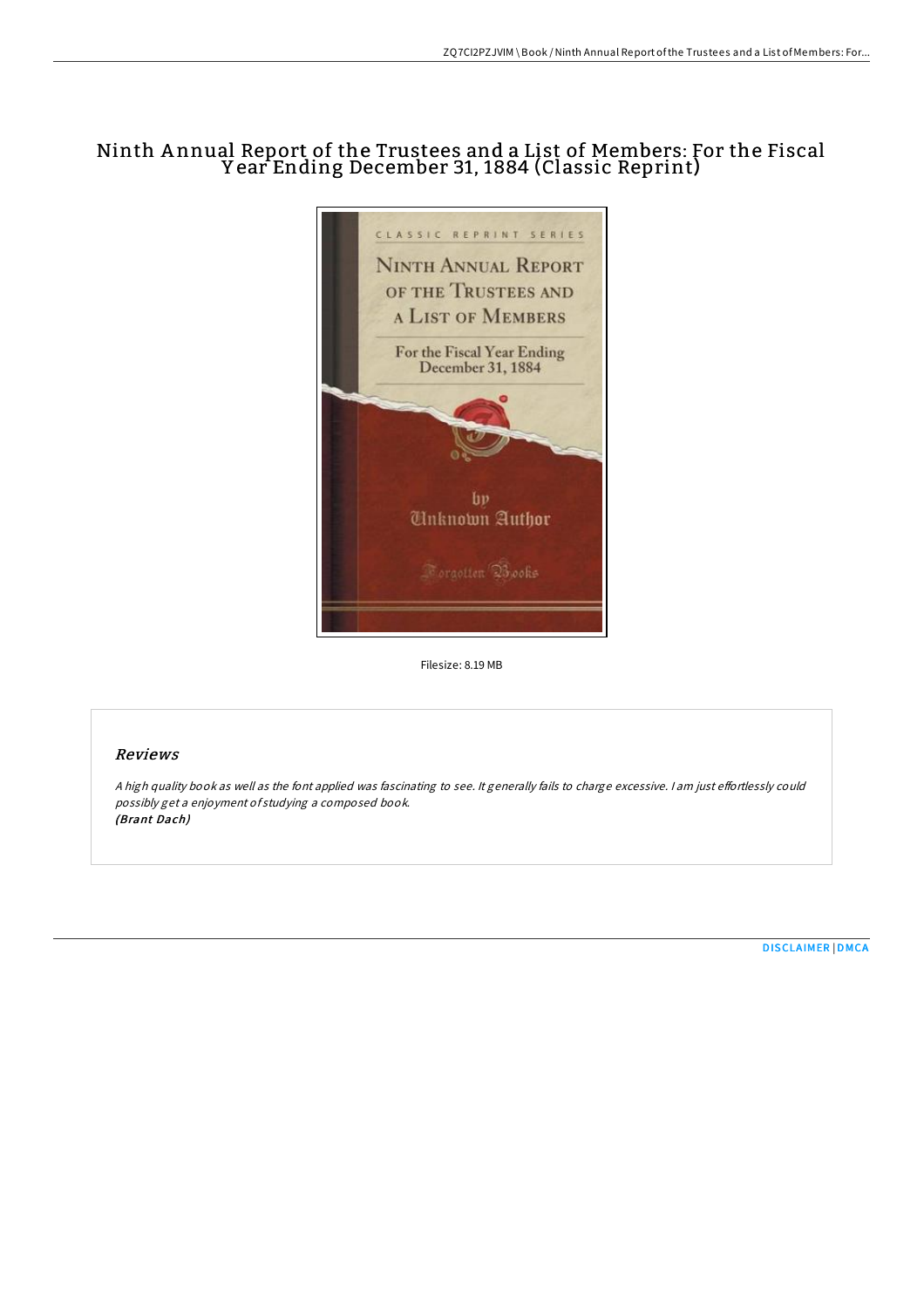## NINTH ANNUAL REPORT OF THE TRUSTEES AND A LIST OF MEMBERS: FOR THE FISCAL YEAR ENDING DECEMBER 31, 1884 (CLASSIC REPRINT)



To download Ninth Annual Report of the Trustees and a List of Members: For the Fiscal Year Ending December 31, 1884 (Classic Reprint) PDF, please click the link under and save the ebook or get access to other information which might be highly relevant to NINTH ANNUAL REPORT OF THE TRUSTEES AND A LIST OF MEMBERS: FOR THE FISCAL YEAR ENDING DECEMBER 31, 1884 (CLASSIC REPRINT) ebook.

Forgotten Books, United States, 2015. Paperback. Book Condition: New. 229 x 152 mm. Language: English . Brand New Book \*\*\*\*\* Print on Demand \*\*\*\*\*.Excerpt from Ninth Annual Report of the Trustees and a List of Members: For the Fiscal Year Ending December 31, 1884 Altogether, the Trustees consider that the institution has been fortunate in securing a property in every respect so desirable as this. In September, the School was opened in its new quarters with a corps of seven teachers, including instructors in drawing, modelling, the application of design to oil-cloths and textiles, weaving, and wood-carving. During the summer the rooms had been fitted up with appliances for teaching these branches of art industry. The wood-carving room has seven benches with a full set of tools for each bench. The weaving-rooms have two pattern hand-looms, duplicates of those in use at the Bradford Technical School, Bradford, England; one Jacquard loom, made especially for the School, and capable of carrying thirty-six hundred threads for thirty-six inch goods; and one Compton loom, forty-four inch, twenty-seven sets harness. This latter was the generous gift of Mr. George Compton, of Worcester, Massachusetts, who in his letter conveying the gift wrote: I present the Pennsylvania Museum and School of Industrial Art with this loom, with my compliments and best wishes for the success of the School in the most thorough and practical line. The only condition I wish to make is, that whenever the School shall have finished, using the loom, it will be returned to me. This, however, I trust will never occur. The Trustees feel that no more gratifying evidence could be had of the interest taken in the success of this department of the School by manufacturers abroad, than such a gift from such a source as this. About the Publisher...

 $\boxed{m}$ Read Ninth Annual Report of the Trustees and a List of Members: For the Fiscal Year Ending December 31, 1884 (Classic [Reprint\)](http://almighty24.tech/ninth-annual-report-of-the-trustees-and-a-list-o.html) Online

**Download PDF Ninth Annual Report of the Trustees and a List of Members: For the Fiscal Year Ending December** 31, 1884 (Classic [Reprint\)](http://almighty24.tech/ninth-annual-report-of-the-trustees-and-a-list-o.html)